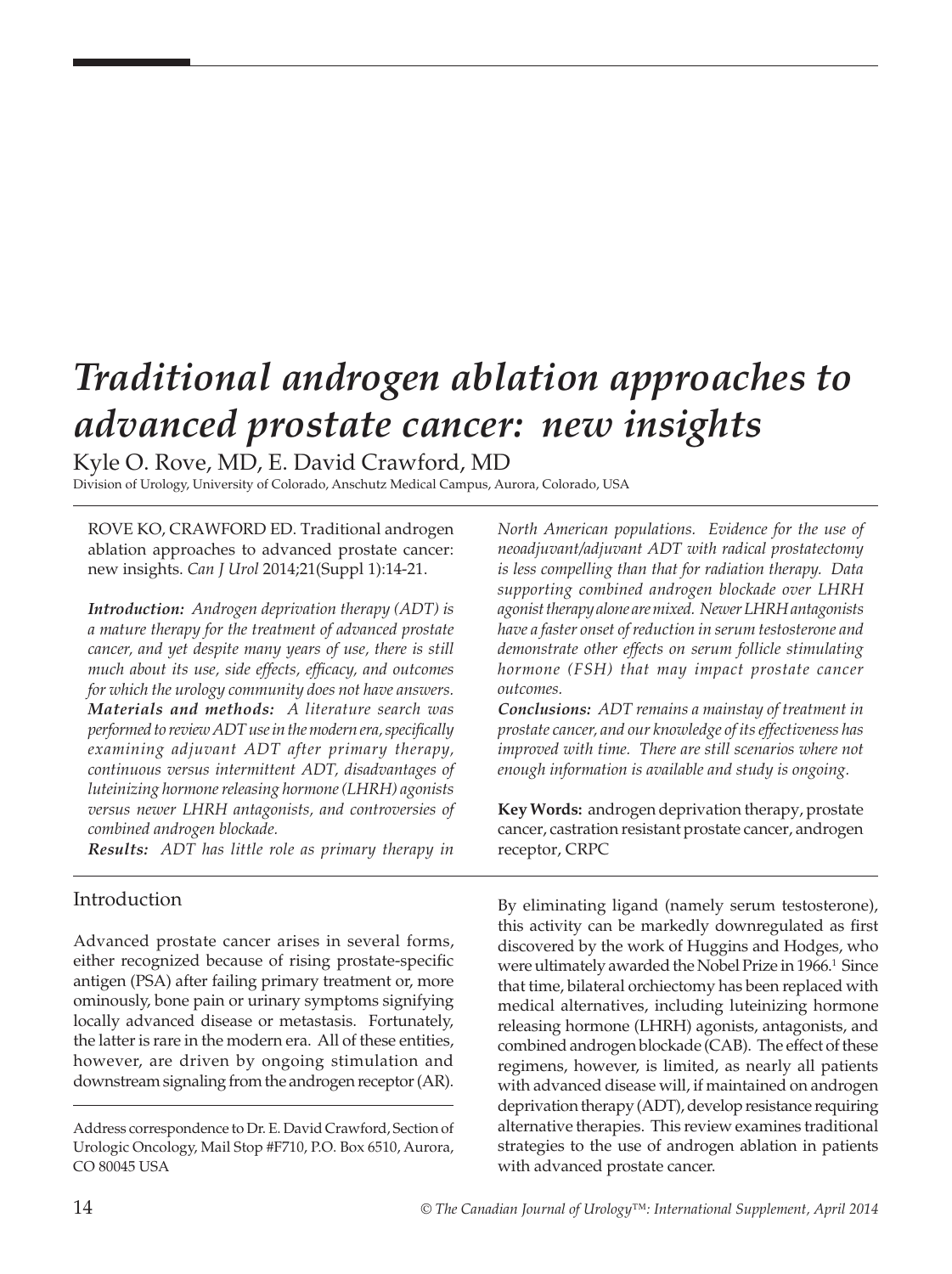## LHRH analogues

The decapeptide LHRH was first discovered in 1971 by Dr. Schally, who further demonstrated that synthetic analogues would bind to their receptors in the anterior pituitary to result in agonist activity.2 Physiologic activity occurs via LHRH release from the hypothalamus in a pulsatile manner.<sup>3</sup> It then acts on the anterior pituitary to induce the release of luteinizing hormone (LH) and follicle stimulating hormone (FSH), which in turn act on the testes. Ninety to ninety-five percent of circulating androgens are produced by the testes, with the remainder coming from the adrenal glands.<sup>4</sup> With prolonged exposure to LHRH, the anterior pituitary downregulates LH and FSH, which in turn leads to lower testosterone, thus forming the basis for modern medical ADT in the treatment of prostate cancer.<sup>5</sup>

Up to this time, however, bilateral orchiectomy constituted the gold standard of hormone therapy for prostate cancer, but estrogenic compounds were also being used to lower testosterone (e.g., diethylstilbesterol, DES). Once LHRH analogues were deemed safer than estrogens (fewer thromboembolic side effects and cardiovascular events) and palliated advanced prostate cancer patients well, LHRH agonist therapy supplanted estrogens and bilateral orchiectomy.<sup>6</sup> Bilateral orchiectomy remains an option, and the side effect profile is similar to LHRH therapies (vasomotor symptoms, weight gain, mood lability, gynecomastia, fatigue, cognitive changes, and loss of libido). While bilateral orchiectomy is very efficacious and more cost effective at rapidly lowering total testosterone (t½ 45 minutes, mean serum testosterone nadir 14 ng/dL seen in about 8.6 hours  $\pm$  3.2 hours), is not frequently performed in the modern era for a few reasons: the procedure is irreversible, and men are thought to experience significant psychological impact.<sup>7-10</sup> When given the choice of medication versus bilateral orchiectomy, one study noted 78% would choose medication to avoid surgery and out of convenience.<sup>11</sup> The reversible nature of LHRH analogues was further enhanced with the introduction of depot formulations, which last anywhere from 1-12 months before requiring re-dosing. A meta-analysis of 27 randomized controlled trials demonstrated similar efficacy between surgical and medical modalities of ADT.12

ADT is now standard of care in advanced prostate cancer, but it has been studied in other settings such as monotherapy for localized disease, early stage disease, neoadjuvant and adjuvant therapy in combination with surgery or radiation therapy. The practicing physician will undoubtedly encounter patients with various disease states and preferences. Below, we endeavor to summarize and review pertinent questions related to the modern accepted uses for ADT.

## ADT as primary therapy

Some men may wish to avoid the side effects of definitive local therapy (radical prostatectomy or radiation therapy). Active surveillance is a valid option, particularly in men with low risk disease. The use of ADT for primary treatment is discouraged on the basis of randomized controlled trials comparing ADT alone to ADT plus radiation.<sup>13</sup> In one study by Widmark et al, 875 patients with either localized or locally advanced prostate cancer received either 3 months of LHRH agonist therapy plus non-steroidal antiandrogen or the same plus radiotherapy (minimum 70 Gy). After 10 years, overall mortality favored the ADT plus radiation arm (29.6% versus  $39.4\%$ ).<sup>14</sup> The reader will note that modern ADT regimens are given for longer durations. The CAN-NCI-C-PR3 study examined men with high risk localized disease (T2 N0, PSA > 40 ng/mL or PSA > 20 ng/mL and Gleason ≥ 8) or locally advanced disease (T3/T4 N0) and randomized them to either lifelong ADT or ADT plus external beam radiation therapy. Men treated with ADT and radiation therapy had significantly lower overall risk of death (hazard ratio 0.70, 95% CI 0.57-0.85,  $p = 0.001$ .<sup>15</sup> Comparisons of ADT alone to ADT plus radical prostatectomy show similar poor outcomes for ADT monotherapy but are retrospective in nature.16-18

Despite current recommendations in the United States (U.S.) and Europe against the use of ADT as monotherapy for prostate cancer, 14.4% of patients in the Cancer of the Prostate Strategic Urologic Research Endeavor (CaPSURE) registry received only ADT as a form of therapy for prostate cancer in an analysis of the changing treatment patterns for prostate cancer between 1990 and 2007.<sup>19</sup> Interestingly enough, guidelines in Asia endorse monotherapy for localized prostate cancer on the basis that men have much better outcomes. One recent comparison of primary ADT patients between US and Japanese cohorts demonstrated a hazard ratio amongst allcause mortality of 0.27 (95% CI 0.24-0.30) favoring Japanese patients.<sup>20</sup> The underlying reasons for these disparate outcomes is not entirely clear, but is likely multifactorial including genetics, environmental and/ or dietary factors and comorbidities.

## Neoadjuvant and adjuvant ADT

Investigators hypothesized that giving patients ADT prior to surgery might improve various clinical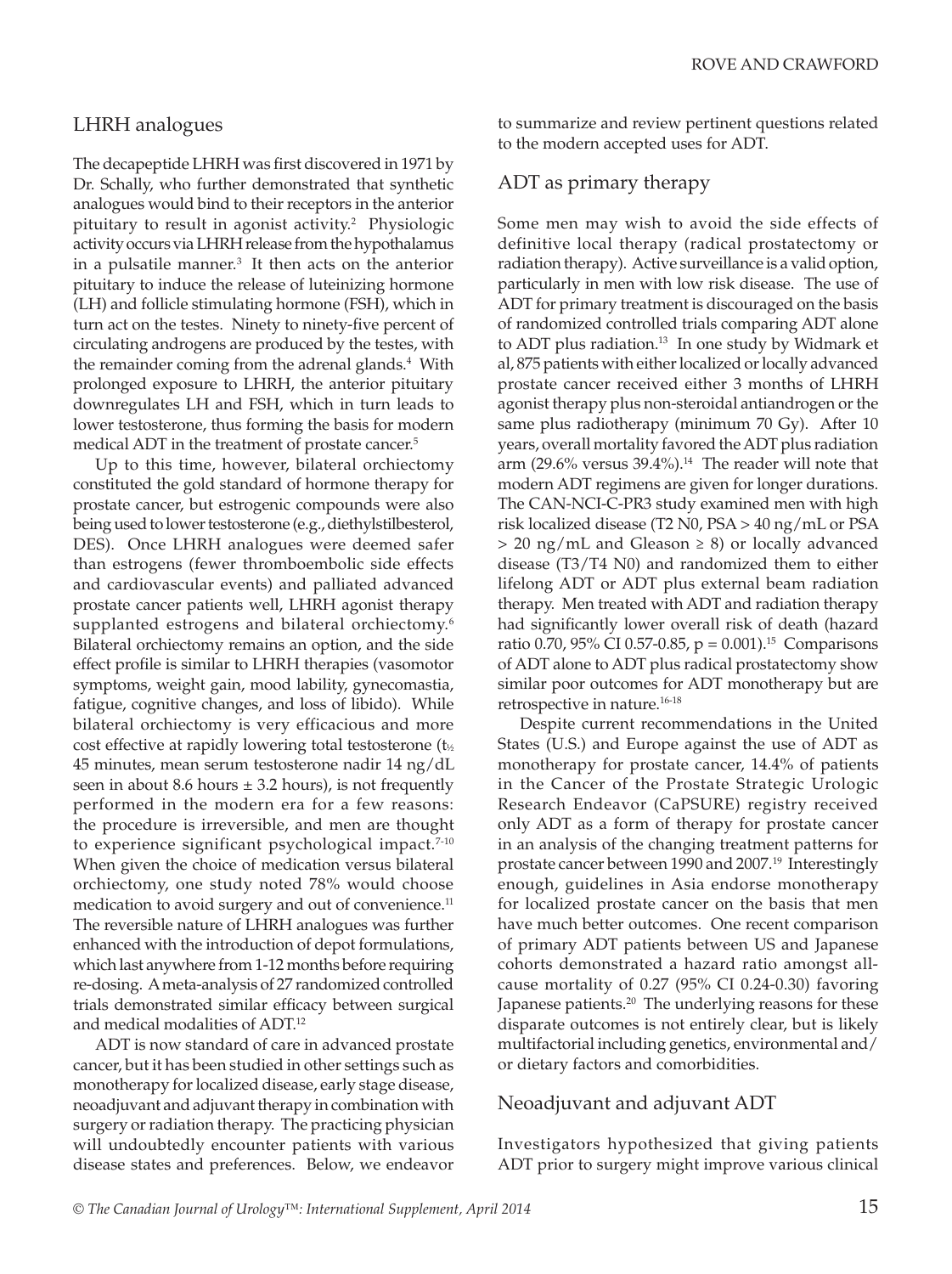and pathologic outcomes. A recent meta-analysis examined 10 studies comparing radical prostatectomy alone to neoadjuvant ADT followed by radical prostatectomy.21 Overall, patients generally had T1- T3 disease with and without evidence of lymph node involvement, although the majority of patients across the studies were T1 and T2. Three of ten studies used an LHRH agonist alone, and seven studies used CAB. Overall survival was not significantly different between the two groups. Studies did demonstrate reduced positive margin rates (p < 0.00001), improved rates of organ confinement (p < 0.0001) and decreased lymph-node invasion ( $p < 0.02$ ) when compared to radical prostatectomy alone. Longer durations (6 or 8 months) of neoadjuvant ADT versus shorter ones (3 months) improved pathologic outcomes. Currently, neoadjuvant ADT is not recommended prior to surgery.

In the adjuvant setting after radical prostatectomy, Messing et al looked at 98 men with positive pelvic lymph nodes found at time of surgery. These patients were randomized to either immediate ADT or observation. After a median follow up 11.9 years, improvements in overall survival, cancer-specific survival and progression-free survival were noted in patients who received immediate lifelong ADT.<sup>22</sup> Conversely, Iversen et al noted that in men with localized disease, adjuvant ADT (bicalutamide 150 mg daily) after primary therapy demonstrated no additional benefit over those who received primary therapy alone.<sup>23</sup> SWOG S9921 randomized 983 men with high risk features at prostatectomy (any of the following: Gleason  $\geq 8$ , preoperative PSA  $> 15$  ng/ mL, stage T3b or greater, N1 disease, positive margin, or Gleason 7 plus PSA > 10 ng/mL) to either adjuvant ADT (goserelin plus bicalutamide) or adjuvant ADT plus mitoxantrone chemotherapy. Final treatment comparisons are not due to be reported until 2017.<sup>24</sup> For now, standard of care remains adjuvant RT in patients with these high risk features after radical prostatectomy. Based on the Messing data, however, adjuvant ADT does show benefit in patients with positive lymph nodes at time of surgery.<sup>22</sup>

With regards to patients receiving primary radiation therapy, there are a multitude of studies examining patient selection (low versus intermediate versus high risk disease), duration of therapy (6 months versus 3 years), timing of therapy (neoadjuvant versus adjuvant). Bolla et al first demonstrated benefit to adjuvant ADT for 3 years in men undergoing primary radiation therapy.<sup>25</sup> The most recent follow up data shows a striking difference in overall survival between those who received radiation alone (39.8%) versus radiation plus ADT (58.1%). The majority of patients had T3 disease, and the combination therapy arm overall survival hazard ratio was 0.60 (95% CI 0.45-0.80,  $p = 0.0004$ .<sup>26</sup> Other important studies have clarified other important points: adjuvant ADT does not benefit patients with low risk, localized disease;<sup>27</sup> intermediate risk localized prostate cancer patients do well with shorter duration of ADT (4-6 months);<sup>28</sup> and, high risk patients benefit from longer treatment (3 years).29 Another study showed no difference between progression-free survival in patients undergoing radiotherapy who received neoadjuvant versus adjuvant ADT.<sup>30</sup>

## Continuous versus intermittent ADT

Another strategy of ADT administration comes in the form of "drug holidays" wherein patients allow serum testosterone or PSA levels to recover and then repeat administration. The basis for such treatment evolved from the idea that if the time hormone-sensitive prostate cancer spent in an androgen-deficient state were drawn out, the time to castration resistant disease could be prolonged, improving patient outcomes.<sup>31</sup> In vitro models further showed that hormone-sensitive cells undergo repeated bouts of apoptosis in response to cyclic androgen deprivation.<sup>32</sup> Mouse models further demonstrated that this cyclic activity prolonged the time to a castration resistant disease state.<sup>33,34</sup> Other hypothesized benefits include improved qualityof-life, improved costs, and fewer adverse events associated with ADT.

A phase III trial was conducted that randomized men who had previously undergone primary therapy (radical prostatectomy or radiotherapy) to either continuous ADT (LHRH agonist with concomitant non-steroidal antiandrogen) or intermittent ADT (8 month treatment cycles, non-treatment cycle began after 8 months if there was no evidence of disease progression and PSA was < 4 ng/mL). On-therapy cycle resumed when the PSA rose to 10 ng/mL. The primary endpoint was overall survival. A total of 1,386 patients were randomized. The hazard ratio for death in the intermittent arm was 1.03 (95% CI 0.86-1.23), indicating no significant advantage. With regards to non-inferiority of the intermittent strategy, the p value was  $0.01^{35}$  Although non-inferior, many questions with regards to intermittent ADT remain unanswered with respect to treatment schedules (PSA-based, calendar-based, or testosterone-based) and quality-of-life outcomes.

A second trial by Hussain et al recently reported results in 2013, randomizing men with newly diagnosed, metastatic, hormone-sensitive prostate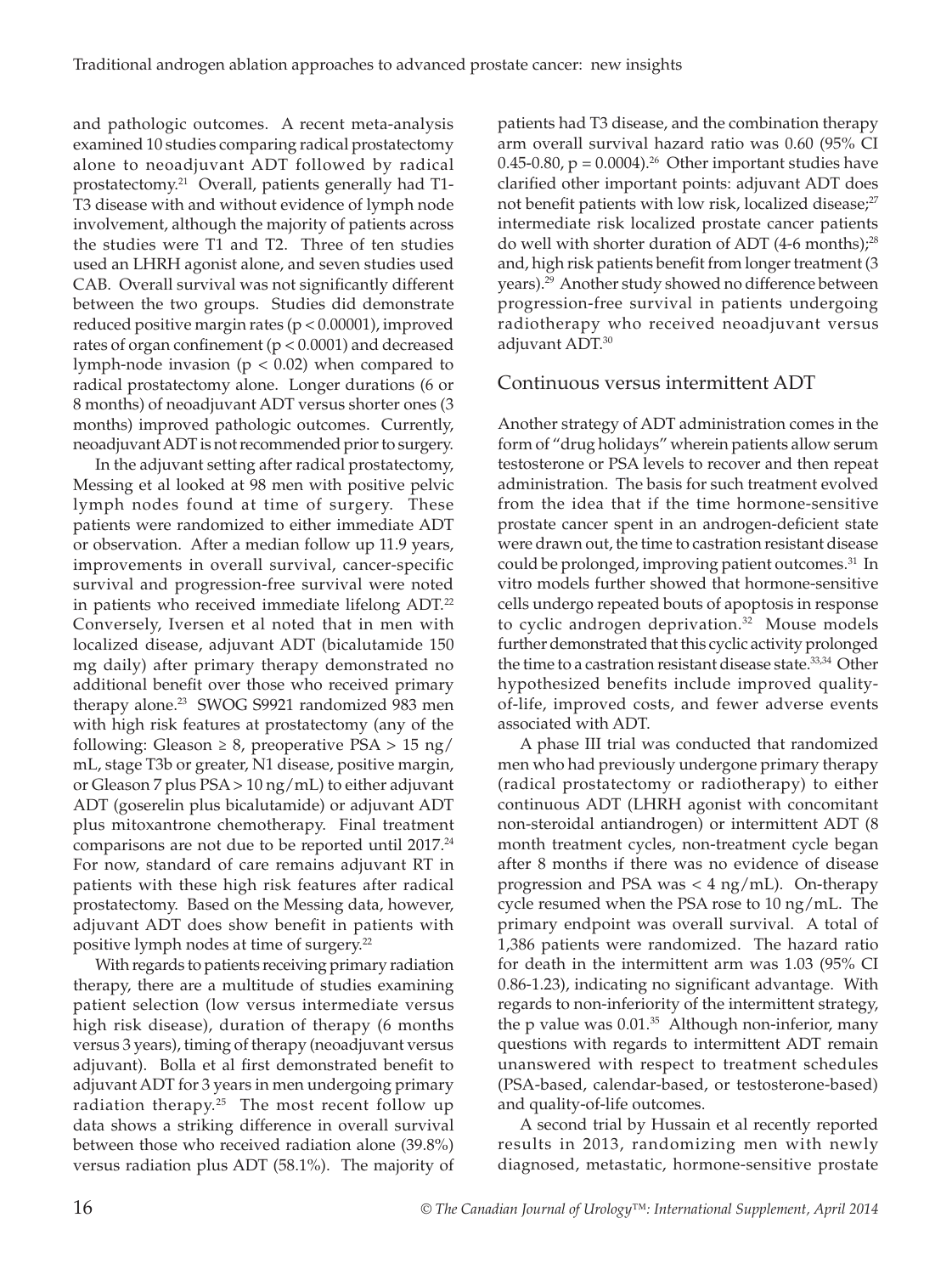cancer to either continuous or intermittent therapy.<sup>36</sup> Intermittent dosing schedule was similar except the PSA-based schedule was set at 20 ng/mL before restarting ADT (or above 10 ng/mL at the investigator 's discretion). Total time spent on protocol was 19 and 17 months for the intermittent and continuous arms, respectively. Patients receiving intermittent therapy spent 47% of time on ADT. Median overall survival was 5.7 years (intermittent) versus 6.4 years (continuous) after enrollment, with a hazard ratio for death in the intermittent arm of 1.10 (90% CI 0.99-1.23). With respect to non-inferiority, the study could not rule out a 20% chance of greater risk of death with intermittent therapy. This study did demonstrate intermittent therapy patients experienced better erectile function and mental health ( $p < 0.001$ ) and  $p = 0.003$ , respectively) at month 3 but not at later time points.

More such trials to answer questions of different schedules are needed to fully elucidate the meaning of these two large randomized controlled trials. In fact, one study that examined different dosing scheduled noted testosterone-based dosing carried a significantly lower risk of PSA progression (hazard ratio 0.65;  $p < 0.02$ ) as compared to continuous dosing.<sup>37</sup>

### Disadvantages of LHRH agonists

Although LHRH agonists have been extremely successful in treating various prostate cancer disease states, they do possess some disadvantages and side effects. With regards to disadvantages, LHRH agonists will initially cause stimulation of the anterior pituitary, leading to an initial burst of LH release and subsequent testosterone flare in all patients. For about 10%, this clinical flare phenomenon can manifest itself symptomatically as acute spinal cord compression, ureteral/urethral obstruction, or bone pain. LHRH analogues take about 2-4 weeks to reach castrate levels of testosterone (defined as a serum testosterone < 50 ng/dL). Clinical manifestation of testosterone flare can be avoided by adding a nonsteroidal antiandrogen that blocks downstream AR activity during the first  $4-6$  weeks. $40$  The antiandrogen does not block the initial flare in testosterone, but rather blocks signaling activity via AR. Beyond the initial flare phenomenon, there is evidence to suggest that microsurges occur with repeat administrations of LHRH agonists in a small proportion (around  $6\%$ ) of patients.<sup>41</sup>

Furthermore, not all patients treated with LHRH agonists will achieve a castrate level of serum testosterone of  $<$  50 ng/dL (3.5%-17%).<sup>41-44</sup> The definition of castrate levels of serum testosterone remains hotly debated. The current definition of 50 ng/dL is based on the lower limit of detection for a double-dilution isotope technique to determine testosterone levels that is no longer performed.45 Current liquid chromatography/ tandem mass spectrometry (LC/MS-MS) assays have a much lower limit of detection and demonstrate that the mean serum testosterone level achieved with either surgical or medical ADT approaches  $15 \text{ ng/dL}.$ <sup>42</sup> As such, experts have argued that the cut off be moved to 20 ng/dL.8 If this definition were used, up to 13%-37% of patients on LHRH agonist therapy might not have truly castrate levels of serum testosterone.<sup>46-48</sup>

There are suggestions from some series that inability to achieve or maintain castrate levels of testosterone confer patients worse outcomes in terms of overall survival. Morote et al examined men with non-metastatic prostate cancer receiving LHRH agonist. In men who experienced a breakthrough testosterone > 32 ng/dL during normal 3 month checks, mean progression-free survival was only 88 months versus 137 months in men who maintained serum testosterone levels < 32 ng/dL  $(p < 0.003).$ <sup>49</sup> Another retrospective study found those with higher levels of serum testosterone after 6 months of ADT had a 1.33-fold increase in cancer-specific mortality.50 A large retrospective review of 2196 patients receiving radiotherapy with LHRH agonists showed no difference in biochemical-free survival between those who experienced any breakthrough > 50 ng/dL (73.1%) versus those who did not  $(62\%, p = 0.09)$ . The subgroup of men who experienced a breakthrough between 32 ng/dL and 50 ng/dL did show a significant difference in biochemical-free survival ( $p = 0.048$ ). The authors note that patients who broke through 50 ng/dL were more likely to have an antiandrogen added to their regimen as opposed to those who experienced more mild breakthroughs between 32 ng/dL and 50 ng/dL. The authors note "these breakthroughs were less pronounced and, therefore, either unrecognized or presumed to be of lesser importance," perhaps explaining these data.<sup>51</sup>

LHRH agonist use has also been noted to result in increased risk of metabolic side effects such as diabetes and osteoporosis in addition to increased risk of cardiovascular events and stroke.<sup>52-54</sup> As such, in 2010, the U.S. Food and Drug Administration mandated that warnings be added to LHRH agonist labels.<sup>55</sup>

### LHRH antagonists

To address some of these shortcomings, antagonists of LHRH receptors have been developed and have emerged from phase III clinical trials. This class of medications has the advantage of immediate downregulation of the anterior pituitary and would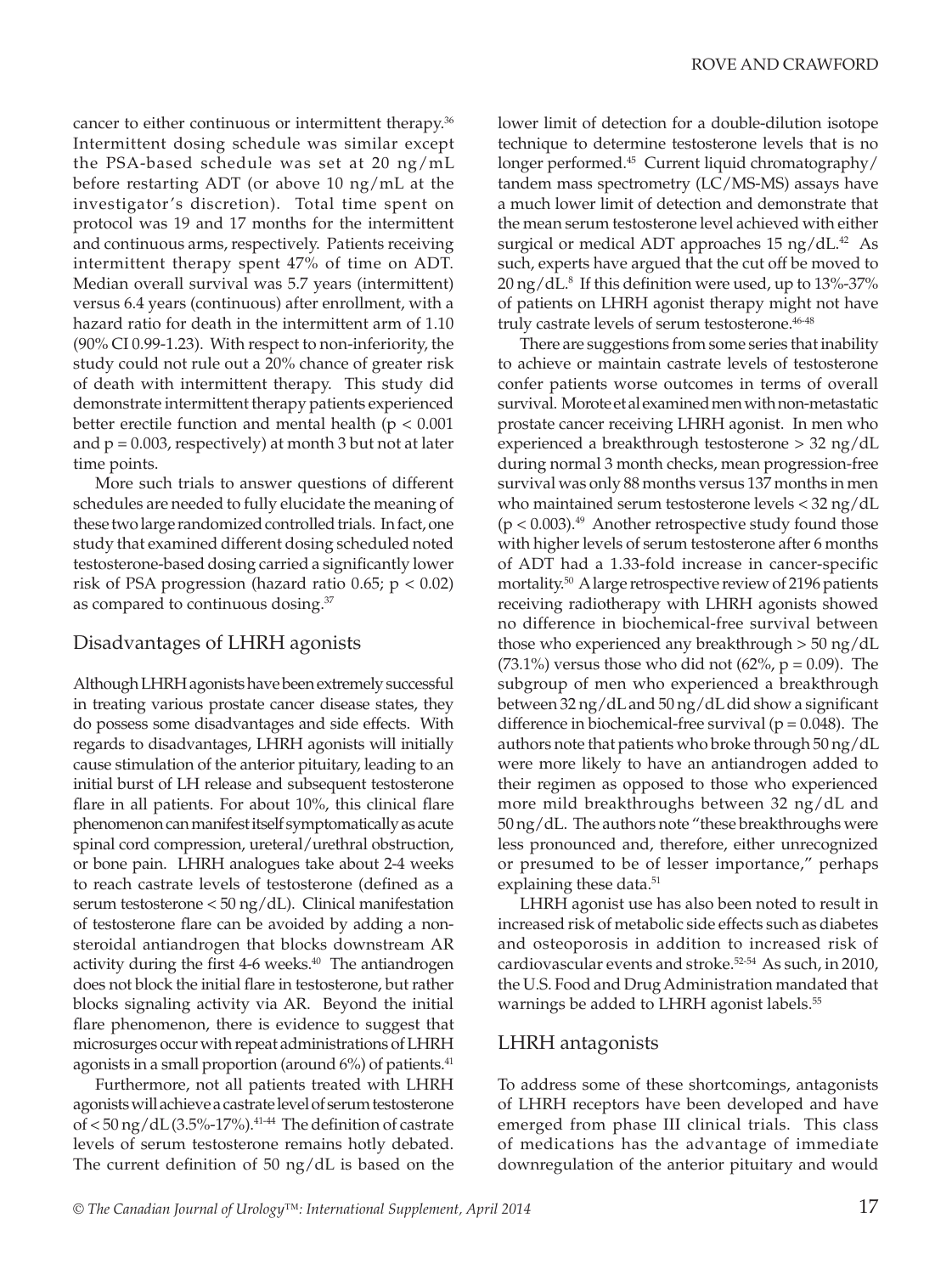not induce a flare phenomenon through initial agonistic activity like LHRH agonists. The first drug to be clinically approved for use, aberelix, was ultimately pulled from the market in the U.S. due to systemic allergic reactions secondary to histamine release and testosterone escapes. A next-generation compound, degarelix, was developed and tested in vitro and in vivo and does not have such histamine-releasing activity. As expected, degarelix abolishes gonadotropin and testosterone flare on initial administration and does not experience microsurges on repeat administration, while It suppresses PSA and testosterone faster than LHRH agonists ( $p < 0.001$ ).<sup>41</sup> Further, because coadministration of an antiandrogen is not required to block flare, it avoids side effects from this class of medications. With respect to clinical outcomes, patients receiving degarelix experience fewer urinary tract infections (5% versus 8%). Biochemical control in patients with high risk disease (baseline PSA > 50 ng/mL) had better progression-free survival at 1 year versus agonist therapy (66% versus 54.7%,  $p = 0.0245$ ).<sup>56</sup> No change in the rates of cardiovascular events, stroke, or thromoembolic events were noted before and after starting degarelix, implying an improvement over other forms of ADT.57

## Effects on FSH

While most focus of LHRH agonist and antagonist activity has focused on the ability to downregulate or block the release of LH, many forget that physiologic LHRH also results in FSH release.<sup>58,59</sup> With LHRH agonists, FSH production is downregulated but recovers generally with time (mean levels declines 54.8% over baseline). LHRH antagonists, on the other hand, appear to have a more pronounced and persistent suppression of FSH (mean levels declines 88.5% over baseline).  $41,60,61$ 

FSH, while not strictly germane to the testosterone axis that drives prostate cancer growth, has been shown to interact with receptors on prostate cancer cells and act as a stimulant for cellular growth.<sup>62</sup> FSH receptors are differentially expressed on prostate cancer cells and are expressed within blood vessels of various tumors.<sup>63-66</sup>

## Combined androgen blockade

Greater suppression of androgenic activity is achieved when combining an LHRH agonist with a non-steroidal antiandrogen that blocks AR activity. There have been multiple studies examining clinical outcomes from CAB versus LHRH agonist monotherapy in

various populations. Crawford et al compared two such populations (leuprolide versus leuprolide plus flutamide) in a large randomized controlled trial reported in 1989 with a median length in survival favoring CAB (16.5 months versus 13.9 months,  $p = 0.039$ ).<sup>67</sup> A few years later, Eisenberger and colleagues reported a similar large randomized study, but with orchiectomy with and without flutamide showing no significant difference between the two arms.<sup>68</sup> A meta-analysis of trials comparing CAB (LHRH agonist plus one of the following: nilutamide, flutamide, or cyproterone acetate) to LHRH therapy alone showed a 2%-3% improvement in 5 year overall survival, but this was not statistically significant.<sup>12</sup> When examining just non-steroidal antiandrogens (nilutamide or flutamide plus LHRH agonist), there was a 2.9% statisticallysignificant advantage to  $CAB$  ( $p = 0.005$ ). The number needed to treat with CAB is 35 to provide additional benefit in overall survival to one person.

Survival benefits offered by CAB are likely offset by increased rates of adverse events and reduced quality-of-life.10 The conflicting results translate into guidelines. The American Society of Clinical Oncology (ASCO) recommends CAB for the initial management of metastatic, recurrent, or progressive prostate cancer, yet current National Comprehensive Cancer Network (NCCN) guidelines state that CAB provides no proven additional benefit over LHRH agonist therapy alone.<sup>13,69</sup> Certainly, these authors feel strongly that those patients who experience flare, microsurges or testosterone breakthroughs should undergo secondary hormonal manipulation, perhaps with the addition of an antiandrogen if one is not currently being used.

### Role of testosterone levels in prostate cancer management

## *Measuring testosterone*

One of the great difficulties in evaluating testosterone as a marker for prostate cancer remains our relative inability to accurately and precisely measure its value. As mentioned earlier, older techniques such as doubleisotope dilution assay, radioimmunoassays, and chemiluminescence assays are imprecise at low levels of testosterone, such as those in children, women, and castrate men. These assays have coefficients of variability (CV) up to 40%. Large commercial laboratories have adopted more precise LC/MS-MS as the standard for measuring serum testosterone in hypogonadal men. CV still range from 2.7% to 25.6% on the same equipment and between equipment when measuring a single sample.<sup>70</sup> This variability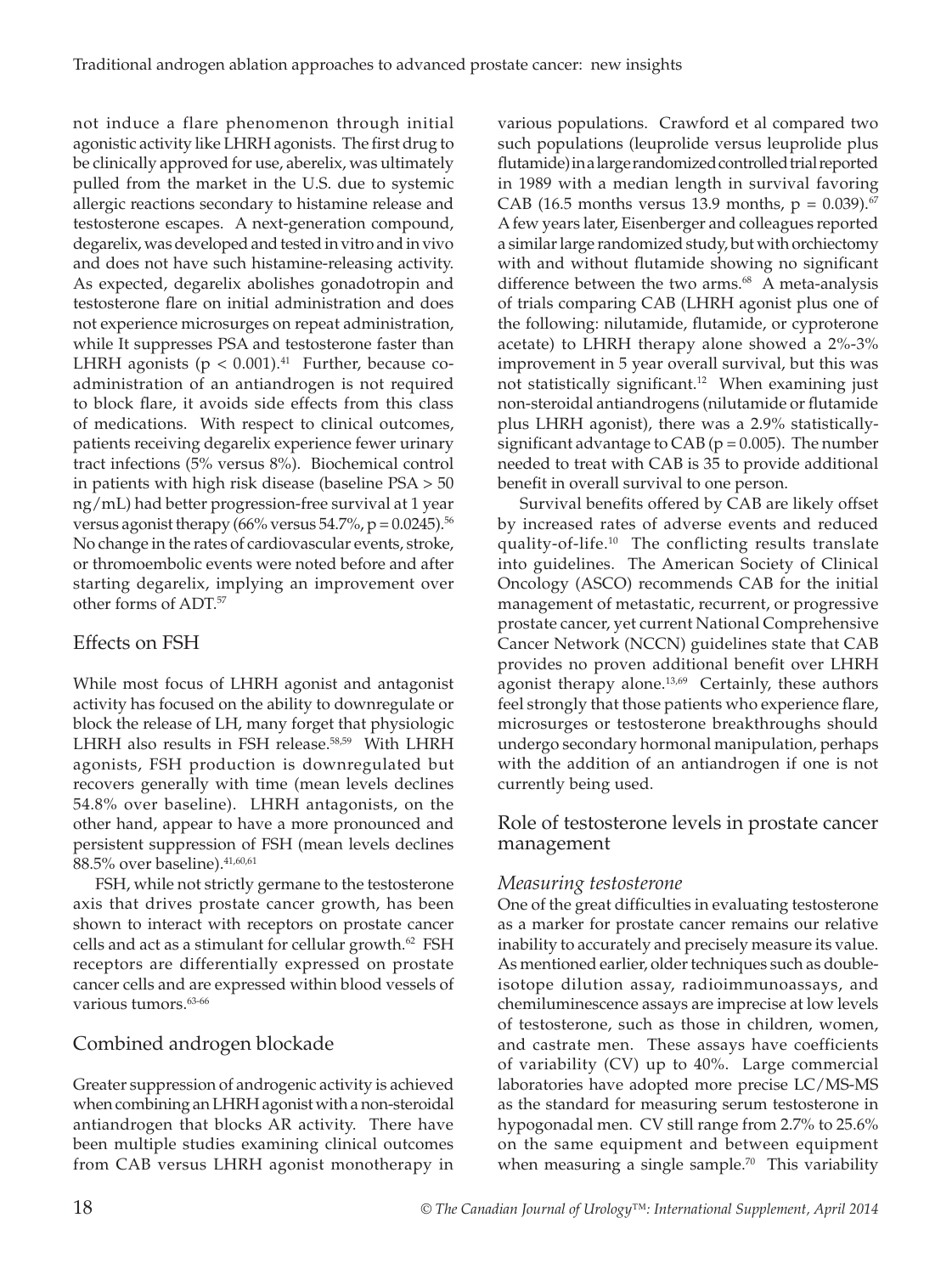is influenced by differences in assay tolerances, lack of reference standards, and disparate sample preparation.<sup>45</sup> Given these problems, clinicians should be aware of the difficulty in interpreting individual values, particularly if testing is performed in more than one laboratory. This applies to data presented in this review as well, given varied testing platforms and variability that can occur at low levels of testosterone. There are initiatives underway to develop testing standards to allow equipment manufacturers to calibrate equipment.<sup>71</sup>

### *Current guidelines*

Society guidelines regarding target serum testosterone levels in patients on ADT remain vague, likely owed to the lack of level I evidence. The 2013 National Comprehensive Cancer Network (NCCN) guidelines define "adequate suppression" of serum testosterone as < 50 ng/dL and is further reflected in the U.S. FDA insert provided with LHRH therapies for prostate cancer.13 Additional hormonal manipulation is recommended for patients who do not achieve this level with current therapies. The American Urological Association (AUA) recently published guidelines on the treatment of castration resistant prostate cancer (CRPC) mentioning 50 ng/dL as the cut off for castrate levels.72 The most recent European Association of Urology (EAU) guidelines question the need to redefine the cut off from 50 ng/dL to 20 ng/dL on the basis that a meta-analysis demonstrated similar outcomes between LHRH agonists and orchiectomy or DES at 2 years.<sup>10,49</sup> Arguably, better long term, prospectively collected evidence is still needed. Regular PSA and serum testosterone monitoring should occur for patients on ADT. An increase in PSA levels or the indication of clinical progression should trigger a testosterone level measurement in all cases to confirm CRPC. If testosterone is inadequately suppressed, secondary hormonal manipulation can be undertaken.<sup>44</sup>

### **Conclusions**

Androgen deprivation continues to undergo refinement and is a mainstay in the treatment of advanced prostate cancer.

### **Disclosure**

Dr. Kyle O. Rove has received honoraria from JP Morgan and ZS Associates.

Dr. E. David Crawford has received honoraria from Bayer and Janssen.  $\Box$ 

#### References

- 1. Huggins C, Hodges C. Studies on prostate cancer: the effect of castration, of estogen and of androgen injection on serum phosphatases in metastatic carcinoma of the prostate. *Cancer Res* 1941;1:293-297.
- 2. Schally AV, Arimura A, Baba Y et al. Isolation and properties of the FSH and LH-releasing hormone. *Biochem Biophys Res Commun* 1971;43(2):393-399.
- 3. Schally AV, Arimura A, Kastin AJ et al. Gonadotropin-releasing hormone: one polypeptide regulates secretion of luteinizing and follicle-stimulating hormones. *Science* 1971;173(4001):1036-1038.
- 4. Montironi R, Pomante R, Diamanti L et al. Apoptosis in prostatic adenocarcinoma following complete androgen ablation. *Urologia Int* 1998;60(Suppl 1):25-30.
- 5. Tolis G, Ackman D, Stellos A et al. Tumor growth inhibition in patients with prostatic carcinoma treated with luteinizing hormone-releasing hormone agonists. *Proc Natl Acad Sci USA* 1982;79(5):1658-1662.
- 6. The leuprolide study group: leuprolide versus diethylstilbestrol for metastatic prostate cancer. *N Engl J Med* 1984;311(20): 1281-1286.
- 7. Lin BJT, Chen K-K, Chen M-T et al. The time for serum testosterone to reach castrate level after bilateral orchiectomy or oral estrogen in the management of metastatic prostatic cancer. *Urology* 1994;43(6):834-837.
- 8. Oefelein MG, Feng A, Scolieri MJ et al. Reassessment of the definition of castrate levels of testosterone: implications for clinical decision making. *Urology* 2000;56(6):1021-1024.
- 9. Nishiyama T. Serum testosterone levels after medical or surgical androgen deprivation: a comprehensive review of the literature. *Urol Oncol* 2014;32(1):38.e17-28.
- 10. Heidenreich A, Bastian PJ, Bellmunt J et al. Guidelines on prostate cancer. *Eur Urol* 2013:1-154. Available at: http://www. uroweb.org/gls/pdf/09\_Prostate\_Cancer\_LR.pdf, accessed September 22, 2013.
- 11. Cassileth BR, Vogelzang NJ, Soloway MS et al. Patients' choice of treatment in stage D prostate cancer. *Urology* 1989;33(Suppl 5): 57-62.
- 12. Prostate Cancer Trialists' Collaborative Group: Maximum androgen blockade in advanced prostate cancer: an overview of the randomised trials. Prostate Cancer Trialists' Collaborative Group. *Lancet* 2000;355(9214):1491-1498.
- 13.Mohler JL, Armstrong AJ, Bahnson RR et al. NCCN clinical practice guidelines in oncology: prostate cancer. *NCCN.org* 2013; 4.2013:1-79.
- 14.Widmark A, Klepp O, Solberg A et al. Endocrine treatment, with or without radiotherapy, in locally advanced prostate cancer (SPCG-7/SFUO-3): an open randomised phase III trial. *Lancet* 2009;373(9660):301-308.
- 15.Mason MD, Parulekar W, Sydes MR et al. Final analysis of intergroup randomized phase III study of androgen deprivation therapy (ADT) plus radiation therapy (RT) in locally advanced prostate cancer (CaP). *J Clin Oncol* 2012;30(Suppl 15): 4509.
- 16. Frohmüller HG, Theiss M, Manseck A et al. Survival and quality of life of patients with stage D1 (T1-3 pN1-2 M0) prostate cancer. Radical prostatectomy plus androgen deprivation versus androgen deprivation alone. *Eur Urol* 1995;27(3):202-206.
- 17. Ghavamian R, Bergstralh EJ, Blute ML et al. Radical retropubic prostatectomy plus orchiectomy versus orchiectomy alone for ptxn+ prostate cancer: a matched comparison. *J Urol* 1999; 161(4):1223-1228.
- 18. Grimm MO, Kamphausen S, Hugenschmidt H et al. Clinical Outcome of Patients with Lymph Node Positive Prostate Cancer after Radical Prostatectomy versus Androgen Deprivation. *Eur Urol* 2002;41(6):628-634.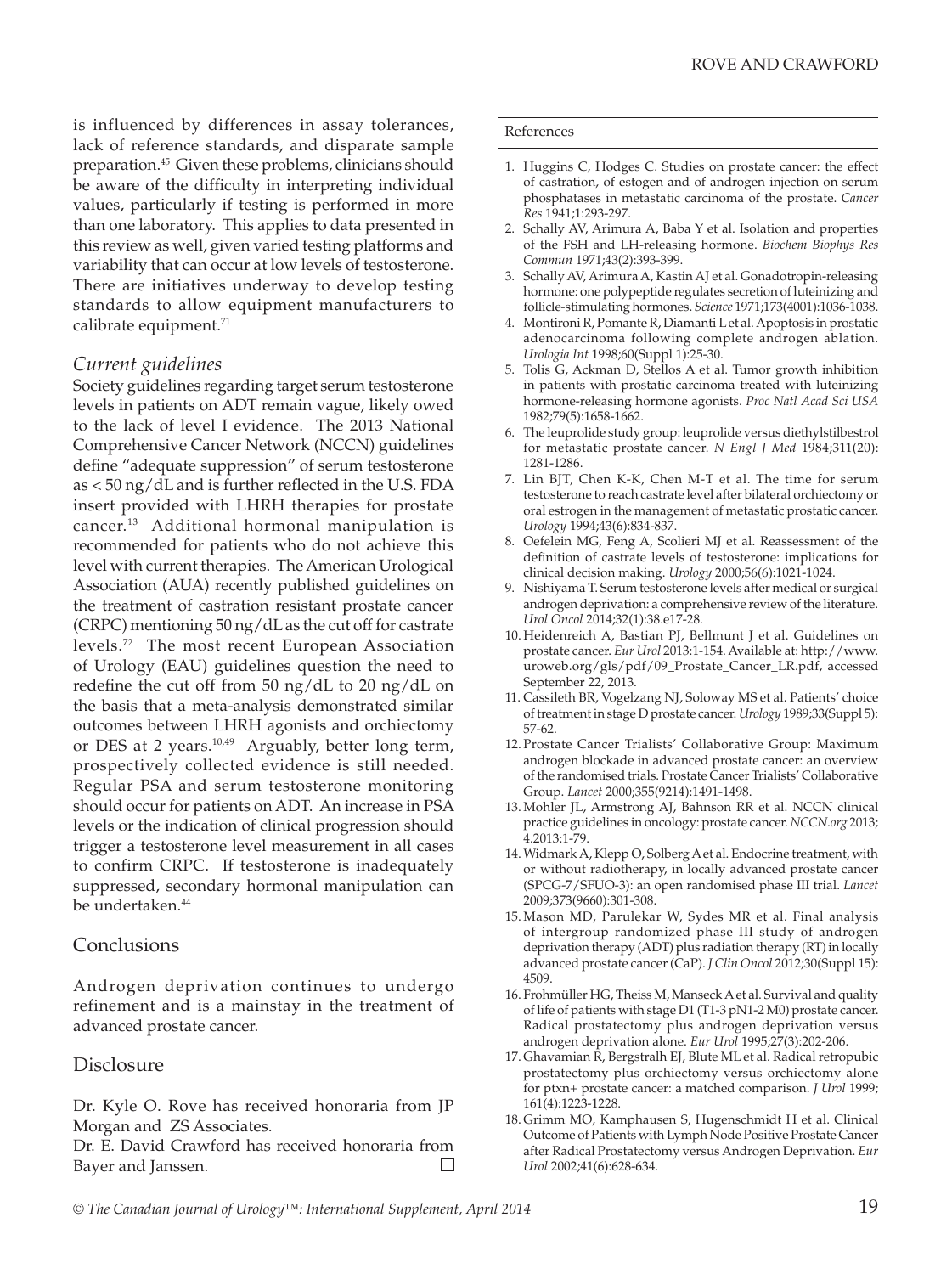- 19. Cooperberg M, Broering J, Carroll PR. Time trends and local variation in primary treatment of localized prostate cancer. *J Clin Oncol* 2010;28(7):1117-1123.
- 20. Cooperberg MR, Hinotsu S, Namiki M et al. Trans-pacific variation in outcomes for men treated with primary androgen deprivation therapy for localized prostate cancer. Annual Prostate Cancer Foundation Retreat 2012.
- 21. Shelley MD, Kumar S, Wilt TJ et al. A systematic review and meta-analysis of randomised trials of neo-adjuvant hormone therapy for localised and locally advanced prostate carcinoma. *Cancer Treat Rev* 2009;35(1):9-17.
- 22. Trump DL, Messing EM, Crawford ED et al. Immediate versus deferred androgen deprivation treatment in patients with nodepositive prostate cancer after radical prostatectomy and pelvic lymphadenectomy. *Lancet Oncol* 2006;7(6):472-479.
- 23. Tammela TL, Iversen P, Johansson J-E et al. Bicalutamide 150 mg in addition to standard care for patients with early non-metastatic prostate cancer updated results from the Scandinavian prostate cancer period group-6 study after a median follow-up period of 7.1 years. *Scand J Urol Nephrol* 2006;40(6):441-452.
- 24. Tangen CM, Swanson GP, Crawford ED et al. Adjuvant androgen deprivation for high-risk prostate cancer after radical prostatectomy: SWOG S9921 study. *J Clin Oncol* 2011;29(15): 2040-2045.
- 25. Bolla M, Gonzalez D, Warde P et al. Improved survival in patients with locally advanced prostate cancer treated with radiotherapy and goserelin. *N Engl J Med* 1997;337(5):295-300.
- 26. Bolla M, van Tienhoven G, Warde P et al. External irradiation with or without long-term androgen suppression for prostate cancer with high metastatic risk: 10-year results of an EORTC randomised study. *Lancet Oncol* 2010;11(11):1066-1073.
- 27.Jones CU, Hunt D, McGowan DG et al. Radiotherapy and shortterm androgen deprivation for localized prostate cancer. *N Engl J Med* 2011;365(2):107-118.
- 28. D'Amico AV, Manola J, Loffredo M et al. 6-month androgen suppression plus radiation therapy vs radiation therapy alone for patients with clinically localized prostate cancer: a randomized controlled trial. *JAMA* 2004;292(7):821-827.
- 29. Bolla M, de Reijke TM, van Tienhoven G et al. Duration of androgen suppression in the treatment of prostate cancer. *N Engl J Med* 2009;360(24):2516-2527.
- 30. Lawton CA, DeSilvio M, Roach M et al. An update of the phase III trial comparing whole pelvic to prostate only radiotherapy and neoadjuvant to adjuvant total androgen suppression: updated analysis of RTOG 94-13, with emphasis on unexpected hormone/radiation interactions. *Int J Radiat Oncol Biol Phys* 2007;69(3):646-655.
- 31. Klotz LH, Whitmore WF Jr, Herr HW et al. Intermittent endocrine therapy for advanced prostate cancer. *Cancer* 1986;58(11):2546-2550.
- 32. Bruchovsky N, To M, Rennie PS et al. Effects of androgen withdrawal on the stem cell composition of the Shionogi carcinoma. *Cancer Res* 1990;50(8):2275-2282.
- 33. Akakura K, Bruchovsky N, Goldenberg SL et al. Effects of intermittent androgen suppression on androgen-dependent tumors. Apoptosis and serum prostate-specific antigen. *Cancer* 1993;71(9):2782-2790.
- 34. Sato N, Gleave ME, Bruchovsky N et al. Intermittent androgen suppression delays progression to androgen-independent regulation of prostate-specific antigen gene in the LNCaP prostate tumour model. *J Steroid Biochem Mol Biol* 1996;58(2): 139-146.
- 35. Crook JM, O'Callaghan CJ, Duncan G et al. Intermittent androgen suppression for rising PSA level after radiotherapy. *N Engl J Med* 2012;367(10):895-903.
- 36. Hussain M, Thompson IM Jr, Vogelzang NJ et al. Intermittent versus continuous androgen deprivation in prostate cancer. *N Engl J Med* 2013;368(14):1314-1325.
- 37. Blumberg JM, Kwon EO, Cheetham TC et al. Early development of castrate resistance varies with different dosing regimens of luteinizing hormone releasing hormone agonist in primary hormonal therapy for prostate cancer. *Urology* 2011;77(2):412-416.
- 38. Schally AV, Redding TW, Comaru-Schally AM. Inhibition of prostate tumors by agonistic and antagonistic analogs of LH-RH. *Prostate* 1983;4(6):545-552.
- 39. Schröder F, Crawford ED, Axcrona K et al. Androgen deprivation therapy: past, present and future. *BJUI* 2012;109(Suppl 6):1-12.
- 40. Labrie F, Belanger A, Dupont A et al. Combined treatment with LHRH agonist and pure antiandrogen in advanced carcinoma of prostate. *Lancet* 1984;2(8411):1090.
- 41. Klotz L, Boccon-Gibod L, Shore ND et al. The efficacy and safety of degarelix: a 12-month, comparative, randomized, open-label, parallel-group phase III study in patients with prostate cancer. *Br J Urol* 2008;102(11):1531-1538.
- 42.Oefelein MG, Cornum R. Failure to achieve castrate levels of testosterone during luteinizing hormone releasing hormone agonist therapy: the case for monitoring serum testosterone and a treatment decision algorithm. *J Urol* 2000;164(3 Pt 1):726-729.
- 43. Tombal B, Berges R. How good do current LHRH agonists control testosterone? Can this be improved with Eligard®? *Eur Urol Suppl* 2005;4(8):30-36.
- 44. Crawford ED, Rove KO. Incomplete testosterone suppression in prostate cancer. *N Engl J Med* 2010;363(20):1976.
- 45.Rove KO, Debruyne FM, Djavan B et al. Role of testosterone in managing advanced prostate cancer. *Urology* 2012;80(4):754-762.
- 46. Tombal B, Berges R. Optimal control of testosterone: a clinical case-based approach of modern androgen-deprivation therapy. *Eur Urol Suppl* 2008;7:15-21.
- 47. Novara G, Galfano A, Secco S et al. Impact of surgical and medical castration on serum testosterone level in prostate cancer patients. *Urol Int* 2009;82(3):249-255.
- 48. Crawford ED, Rove KO, Brawer MK, et al. Determination of clinical characteristics for men on ADT as related to baseline serum testosterone values [abstract 161]; American Urological Association Annual Meeting; May 14–19, 2011; Washington, DC.
- 49.Morote J, Orsola A, Planas J et al. Redefining clinically significant castration levels in patients with prostate cancer receiving continuous androgen deprivation therapy. *J Urol* 2007;178(4 Pt 1): 1290-1295.
- 50. Perachino M, Cavalli V, Bravi F. Testosterone levels in patients with metastatic prostate cancer treated with luteinizing hormone-releasing hormone therapy: prognostic significance? *BJU Int* 2010;105(5):648-651.
- 51. Pickles T, Hamm J, Morris WJ et al. Incomplete testosterone suppression with luteinizing hormone-releasing hormone agonists: does it happen and does it matter? *BJU Int* 2012;110(11 Pt B):E500-E507.
- 52. Keating NL, O'Malley AJ, Freedland SJ et al. Diabetes and cardiovascular disease during androgen deprivation therapy: observational study of veterans with prostate cancer. *J Natl Cancer Inst* 2010;102(1):39-46.
- 53. Greenspan SL, Coates P, Sereika SM et al. Bone loss after initiation of androgen deprivation therapy in patients with prostate cancer. *J Clin Endocrinol Metab* 2005;90(12):6410-6417.
- 54. Levine G, D'Amico AV, Berger P et al. Androgen-deprivation therapy in prostate cancer and cardiovascular risk: a science advisory from the American Heart Association, American Cancer Society, and American Urological Association: endorsed by the American Society for Radiation Oncology. *Circulation* 2010;121(6):833-840.
- 55. Update to ongoing safety review of GnRH agonists and notification to manufacturers of GnRH agonists to add new safety information to labeling regarding increased risk of diabetes and certain cardiovascular diseases. U.S. Food and Drug Administration 2010. Available at: http://www.fda.gov/Drugs/ DrugSafety/ucm229986.htm, accessed September 22, 2013.